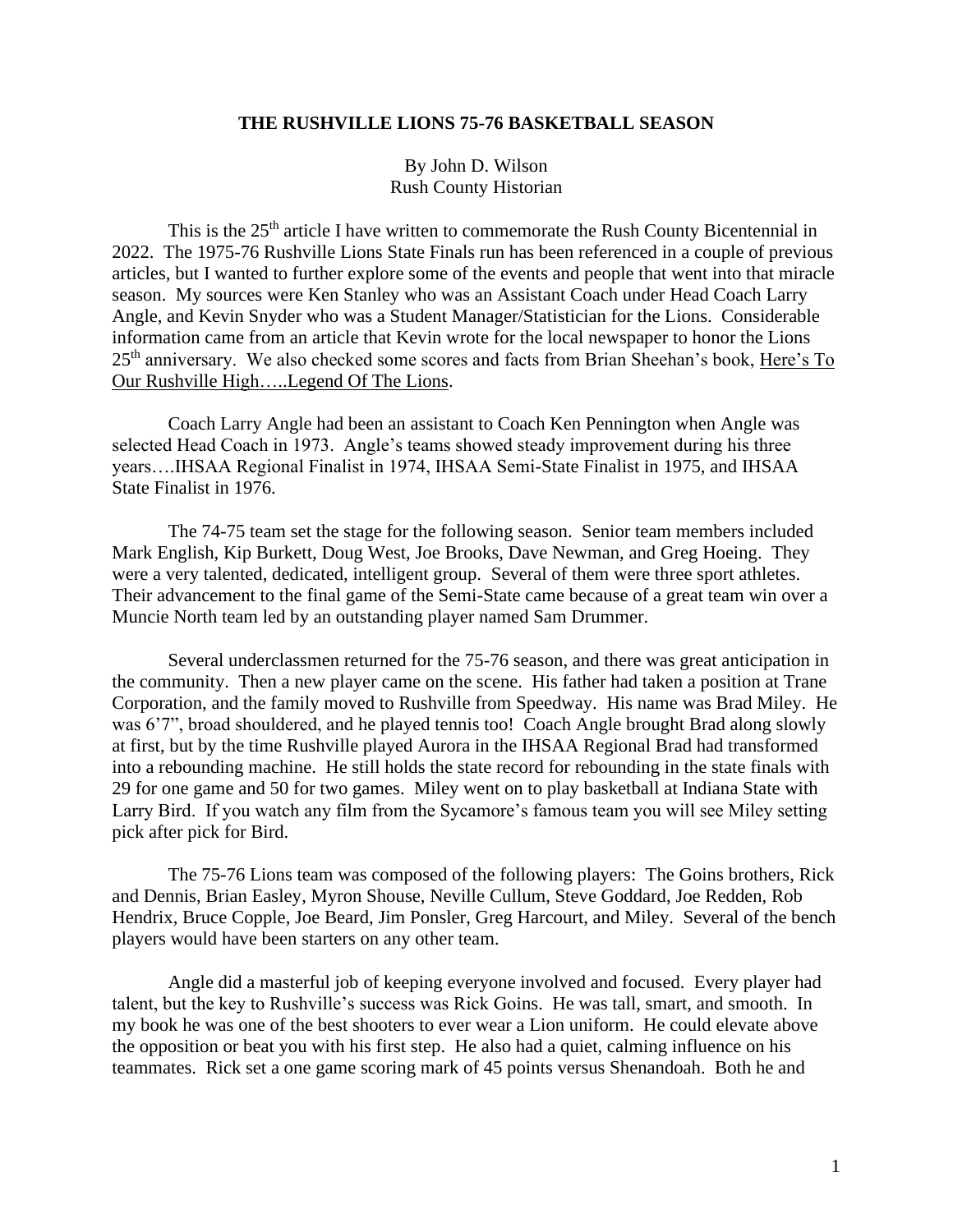Brad Miley were selected to the Indiana All Star Team, and Rick went on to play at Miami of Ohio.

Managers for the 75-76 team included: John Patterson, Sr., Trainer, Mike Hammonds, Sr. Manager, Jeff Downs, Joe Rushton, and Kevin Snyder, Statistician. Cheerleaders were: Tracy Pribble, Lesa Bowling, Karen Randall, Cheryl Custer, and Annie Miller.

The coaching staff was well qualified. Head Coach Larry Angle had played at New Salem where he was an outstanding shooter under Coach Dick Dunn. Angle played collegiate basketball at Utah State. Assistant Coach Jerry Banks had been an outstanding player at Brookville and Earlham College. Assistant Coach Ken Stanley had played varsity basketball at both Mays and Rushville. Stanley and Charlie Gratzer coached the freshman teams. Coach Stanley would later on become Rushville's Head Coach for six years. Charlie Gratzer played high school basketball at Needmore. Charlie was one of the scouts for the Lions. Junior High coaches Dick Osting and Bill Swigart also scouted for the team.

What kind of a coach was Larry Angle? Ken Stanley commented, "He was the best!" Angle was good about including the cheerleaders, managers, administrators, and support staff at recognition events, meals, and photo sessions. He also realized "his team" included everyone in the community. During a game he was very animated. He would stomp his foot on the floor to get the players attention like Coach Pennington had done.

There were three wins in the 75-76 State Tournament that stand out in my mind. The first was a win in the Sectional against a tough Greensburg team 59-54. Second was the last second heroics in the Hinkle Semi State vs. Richmond winning 81-78. Third was the great come-from-behind win over East Chicago Washington after having trailed in the first half 33-12, then winning 68-59.

The Lions lost one regular season game to SCC foe Jeffersonville Red Devils. By the time Rushville advanced to the final game of the state, at Market Square Arena, we hoped Jeffersonville would be there too. They were not; the Marion Grants defeated them to reach the final game. We lost the championship game to Marion primarily because of a player named Dave Colescott. He took over the game for Marion, and the Giants prevailed 82-76.

Looking back at the ride home after the final game, Kevin Snyder described it this way: "The bus ride home to Rush County was one to never forget! The shock of the loss clouded our minds for a few minutes after the game; however, our ride home was not nearly as quiet as some losses home during a road trip. To have been to the final game and lost was better than not to have been there at all! As we traveled down Highway 52 we received warm welcomes from every small community despite having just lost the state championship. Upon entering Rush County, fans lined the ends of every county road welcoming us home. The town of Arlington turned out in force with a warm welcome, and the parking lots were loaded with fans in their cars honking and waving. Upon approaching the Rushville city limits, our bus was stopped by the police escort and an officer came on our bus and said, "Boys you will not believe the people waiting for you in town! It is unbelievable, and for security reasons an officer will be riding with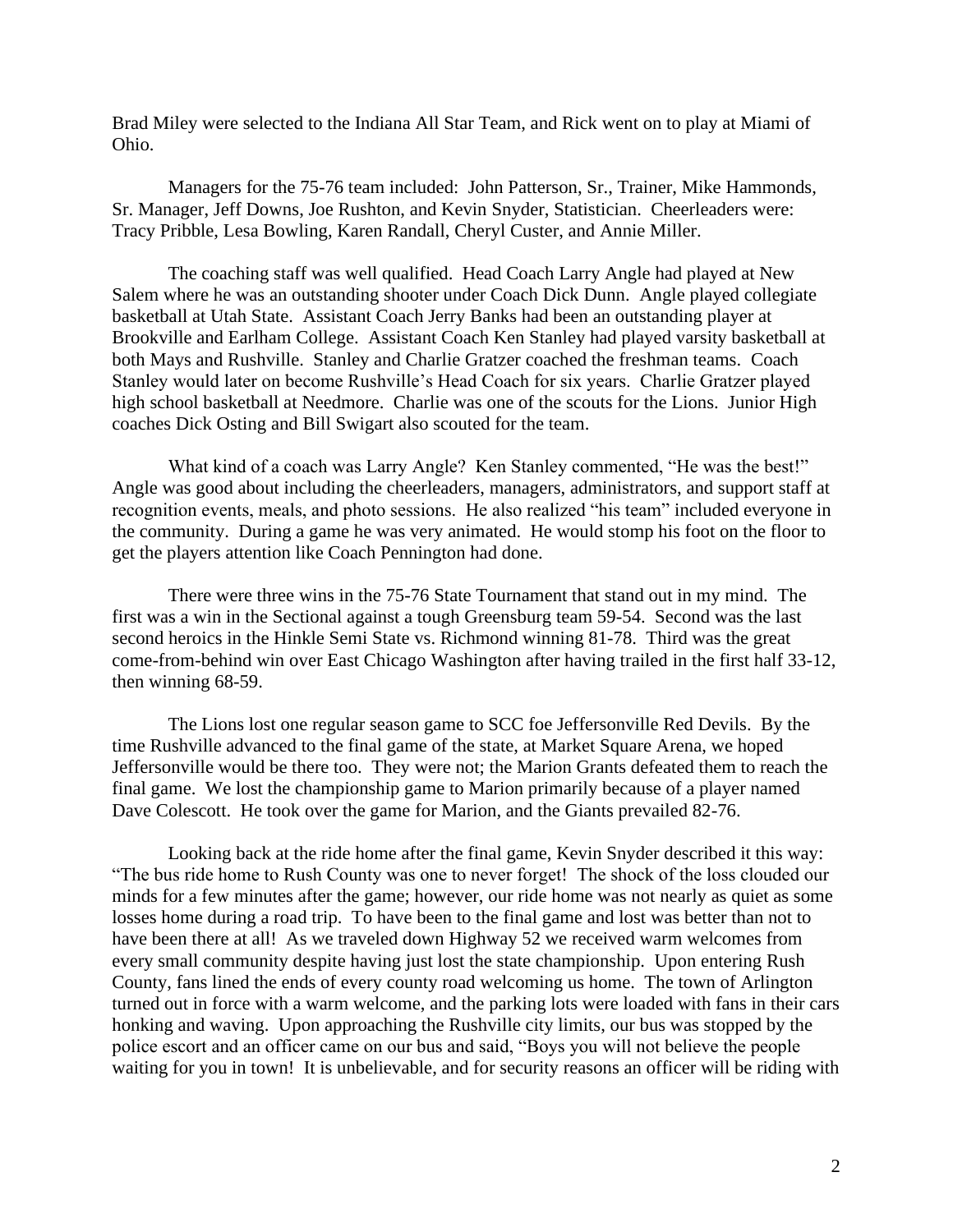you as we take you through the downtown and up Main Street and on to the gymnasium which is already filled to capacity.""

"It was the greatest ride through Rushville and the slowest I have ever experienced. The thousands, yes thousands of fans, is hard to describe as the streets were filled with PEOPLE, not vehicles, PEOPLE. We were hanging on to our seats and reaching out to shake the hands and wave at the fans who turned out to greet their team! I have never in my lifetime seen more people in town than that evening."

The most significant byproduct of the Lions success was that it helped give Rush County a unified, common goal. When consolidation became a reality in 1969, many residents were bitter over the loss of their community high schools. The Mays Tigers, New Salem Eagles, Milroy Cardinals, Manilla Owls, and Arlington Wildcats became Rushville Lions. The State Finals journey helped heal some of the wounds that consolidation had created.

The 1975-76 school year was my first of 26 years as RCHS Athletic Director. It was a year of learning on the run. Every game at Memorial Gym became a sellout. Reserved seat tickets were sold at all four gates. On one occasion I.U. Coach Bob Knight notified RCHS he would be at one of our games. I set aside two of the best seats we had left. When he arrived Coach Knight expressed that he and his assistant would just sit any place they could.

By State Finals week we had received about half the number of tickets that we needed from the IHSAA. The decision was made to have a drawing for tickets with season tickets given priority. George Bird made the "drawing barrel" and my five year old daughter Carrie and her friend were blindfolded and drew out the lucky envelopes. Afterward numerous phone calls were made to the other schools to see if they had any tickets left from their quotas.

With the student tickets we made a bad decision. Ticket scalping was a concern, so it was decided that students would be issued a voucher to be turned in for their game ticket at Level 4 of Market Square Arena. The problem was Jeffersonville had done the same thing. When I arrived to hand out the tickets, the students were packed into the area like sardines. On later trips to the State Finals with the girls' teams we didn't use student vouchers.

At this writing three members of the 75-76 team are deceased: Neville Cullum, Joe Beard, and Jim Ponsler. Also deceased are Principal Cyral Turner and Assistant Coach Charlie Gratzer (who recently passed).

Kevin Snyder commented, "I remember fondly Cyral Turner's very active participation in our pep sessions with his rendition of "Let's Rock!", and his enthusiasm showed when he announced "School Song….let's hear the School Song!"

The Lions Final 4 appearance came during the days when the tournament was a one class event. We will never experience that again. The multiple class system we have today is OK, but it really doesn't compare to the old format.